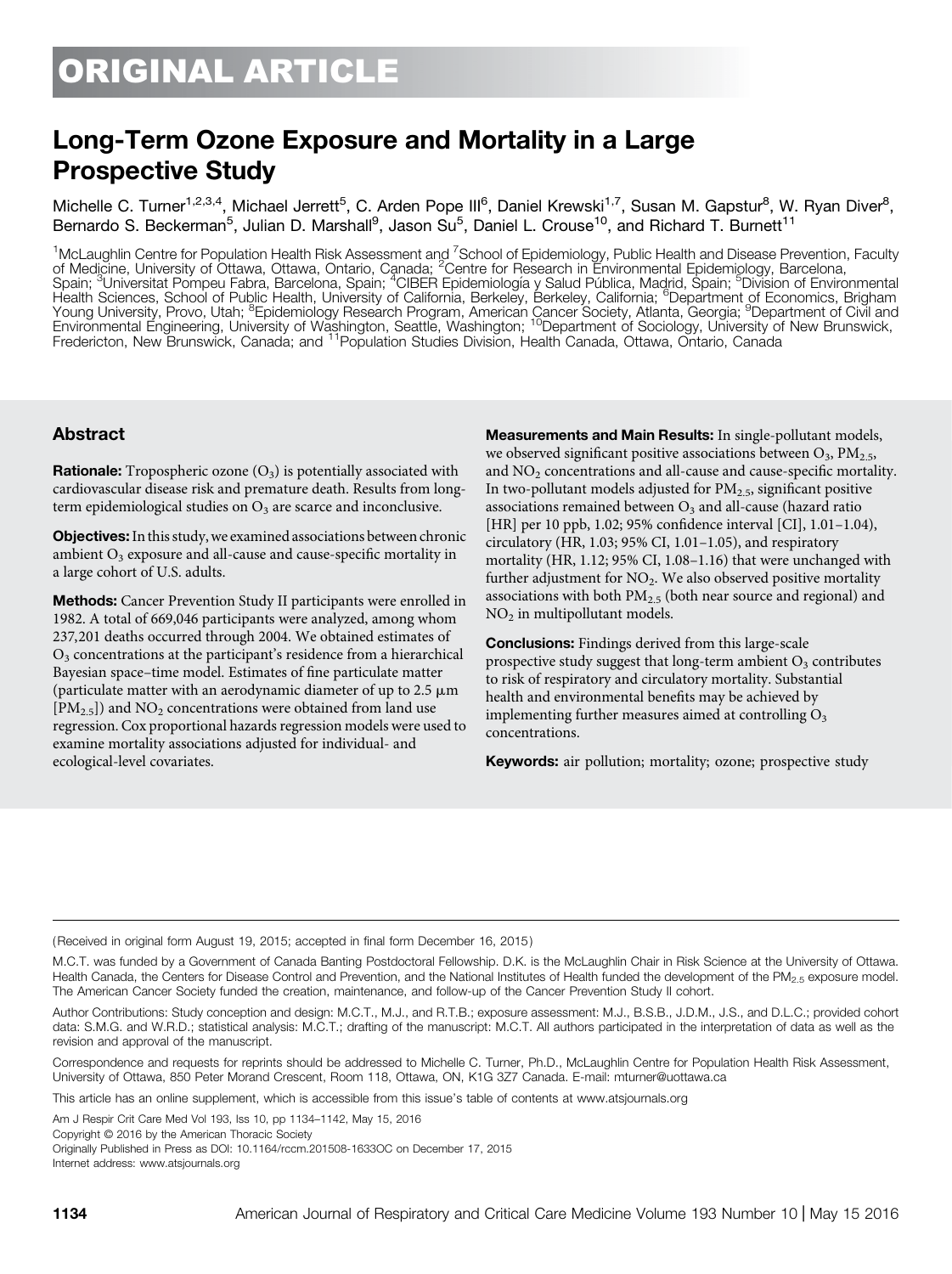## At a Glance Commentary

#### Scientific Knowledge on the

Subject: Tropospheric ozone  $(O_3)$  might be associated with cardiovascular disease risk and premature death. Results from longterm epidemiological studies on  $O<sub>3</sub>$  are scarce and inconclusive.

#### What This Study Adds to the

Field: In this study, we examined the association between chronic ambient  $O<sub>3</sub>$  exposure and all-cause and causespecific mortality in an extended analysis of the Cancer Prevention Study II, using new national-level estimates of ambient  $O_3$ , fine particulate matter (particulate matter with an aerodynamic diameter of up to 2.5  $\mu$ m [PM<sub>2.5</sub>]), and NO<sub>2</sub> concentrations. Results from this large-scale prospective study suggest that long-term ambient  $O_3$  contributes to risk of respiratory and circulatory mortality. There were also positive mortality associations observed with  $PM<sub>2.5</sub>$  (both near source and regional) and  $NO<sub>2</sub>$  in multipollutant models.

Epidemiological studies investigating shortterm exposures (ranging from hours to a few days) to ambient ozone  $(O_3)$  showed positive associations with mortality, exacerbation of respiratory illness, and increased hospital admissions (1). There is suggestive evidence that short-term  $O_3$ is associated with adverse cardiovascular effects (2–4). Epidemiological studies of long-term  $O_3$  exposure are scarce, and the causal nature of associations uncertain  $(4, 5)$ .

A prior study based on 18 years of follow-up of 448,850 participants, including 118,777 deaths, in the American Cancer Society Cancer Prevention Study-II (CPS-II) showed significant positive associations between long-term (1977–2000)  $O_3$  from available urban government monitors and both respiratory and cardiovascular mortality in singlepollutant models (6). In models adjusted for fine particulate matter (particulate matter with an aerodynamic diameter of up to 2.5  $\mu$ m [PM<sub>2.5</sub>]), only the association with respiratory mortality remained (hazard ratio [HR] per 10 ppb, 1.04; 95%

confidence interval [CI], 1.01–1.07). There was a moderately high correlation between the two pollutants  $(r = 0.64)$ .

The California Teachers Study showed positive associations between year-round O3 concentrations and mortality due to respiratory causes (HR per interquartile range [11.02 ppb], 1.07; 95% CI, 0.97–1.19) and ischemic heart disease (IHD) (HR per 11.02 ppb, 1.06; 95% CI, 0.99–1.14) (7). In two-pollutant models, the association with IHD was confounded by  $PM<sub>2.5</sub>$ . No positive mortality associations were observed in a U.K. patient cohort (8).

There was a positive association between long-term (2001–2008) county-level  $O_3$ concentrations and chronic lower respiratory disease mortality in a U.S. ecological study (9). Positive associations were observed with cardiometabolic but not respiratory mortality in multipollutant models adjusted for  $PM_{2.5}$  and  $NO_2$  in the Canadian CanCHEC study (10). There were no data on potential individual-level behavioral confounding factors, including cigarette smoking, in either study.

The worldwide mean 3-month hourly maximum  $O_3$  concentration in 2005 was 54 ppb (11), and it is increasing in densely populated areas of South Asia and East Asia due largely to growing  $O_3$  precursor emissions  $(9)$ .  $O_3$  contributes to increased radiative forcing and climate change (12, 13).

On the basis of findings from the previous CPS-II study, more than 217,000 deaths caused by chronic obstructive pulmonary disease (COPD) worldwide were attributed to long-term  $O_3$  exposure in 2013  $(6, 14)$ . Further evidence for long-term  $O<sub>3</sub>$ effects would markedly increase the attributable disease burden. Recent advancements in  $O<sub>3</sub>$  exposure assessment integrating air quality data from government monitors with estimates from photochemical models across the United States afford a unique opportunity to further examine  $O<sub>3</sub>$  effects in larger national-level studies.

We assessed associations between longterm ambient  $O_3$  exposure and all-cause and cause-specific mortality in an extended analysis of the CPS-II study using new national-level estimates of ambient  $O_3$ ,  $PM<sub>2.5</sub>$ , and  $NO<sub>2</sub>$  concentrations. The increased number of included participants and extended follow-up period (from 1982 to 2004) resulted in nearly double the number of deaths investigated previously (6). Research designed to disentangle the

independent effects of such ambient air pollutants is a key research priority (5). Some results were previously reported in the form of an abstract (15).

## Methods

#### Study Population

CPS-II is a prospective study of nearly 1.2 million participants enrolled in all 50 U.S. states, the District of Columbia, and Puerto Rico by 77,000 volunteers in 1982. Participants were largely friends and family members of volunteers, at least 30 years of age, and had a family member aged 45 years or older. A four-page, self-administered enrollment questionnaire was used to capture data on demographic, lifestyle, medical, and other factors (16). Ethical approval for CPS-II was obtained from the Emory University School of Medicine Human Investigations Committee.

In 1984, 1986, and 1988, vital status was ascertained by study volunteers and confirmed by corresponding death certificates. After 1989, computerized linkage to the National Death Index was used (17). Through 2004, 743,543 (62.8%) participants were alive, 438,123 (37.0%) had died, and 2,921 (0.2%) were lost to follow-up or had follow-up terminated in September 1988 due to insufficient record linkage information. Deaths were classified by underlying cause using the International Classification of Diseases, 9th and 10th revisions (18, 19). More than 99% of known deaths were assigned a cause.

A total of 669,046 participants were analyzed (see Figure E1 in the online supplement). The majority of exclusions were due to missing or invalid residence  $(n = 385,422)$  (20) or covariate  $(n = 130,119)$ data (Table E1). The study cohort included 237,201 deaths in 12,662,562 person-years of follow-up.

#### Estimates of Ambient Air Pollution **Concentrations**

Estimated  $O<sub>3</sub>$  concentrations were obtained from the hierarchical Bayesian space–time model (HBM) of the U.S. Environmental Protection Agency and Centers for Disease Control and Prevention Environmental Public Health Tracking Network (Figure 1) (21). The HBM combines ambient measurement data from the National Air Monitoring Stations/State and Local Air Monitoring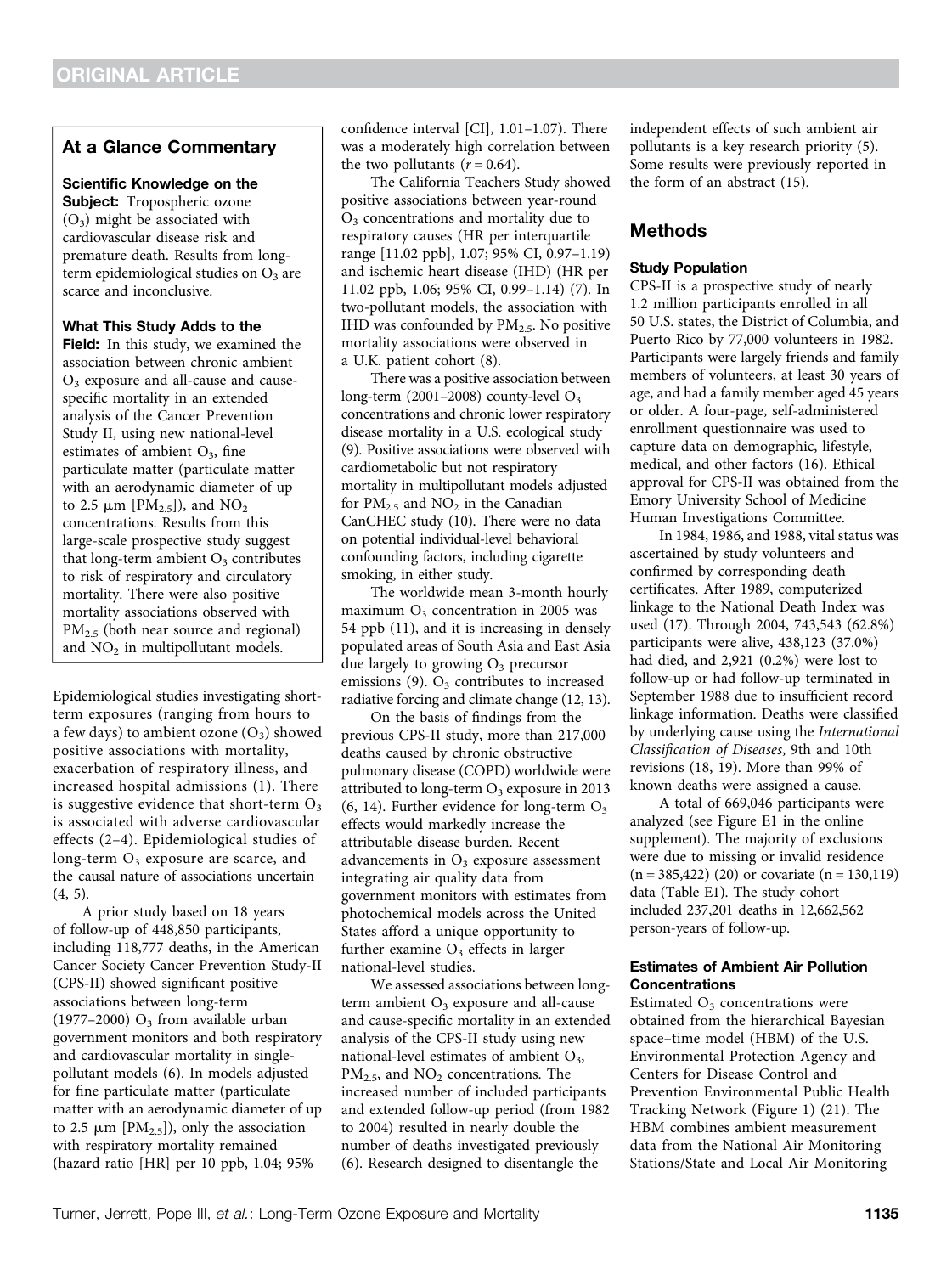

Figure 1. Distribution of mean annual daily 8-hour maximum tropospheric ozone concentrations based on a hierarchical Bayesian space–time modeling system, United States, 2002–2004.

Stations with gridded estimates from the Models-3/Community Multiscale Air Quality (CMAQ) photochemical model to obtain daily 8-hour maximum  $O_3$ concentrations in  $36 \times 36$ -km grids for the entire United States for the years 2001–2006. To coincide with our cohort follow-up, we examined both mean annual and summertime (April–September) estimates for the years 2002–2004; year 2001 estimates were omitted due to differences in model input meteorological parameters. Mean  $O_3$  (2002–2004) values were assigned to the geocoded participant residence at enrollment and used as an indicator of long-term  $O_3$ exposure.

We also examined  $O_3$  concentrations derived from a Bayesian space–time downscaling fusion model (henceforth termed "Downscaler  $O_3$ ") (22). Daily 8-hour maximum  $O<sub>3</sub>$  concentrations at the census tract centroid were estimated on the basis of National Air Monitoring Stations/State and Local Air Monitoring Stations and CMAQ model data in  $12 \times 12$ -km grids for the years 2001–2008. Downscaler  $O<sub>3</sub>$  estimates consider all monitors, as opposed to the most prevalent monitor, where there are multiple monitors per site. We assigned mean monthly daily estimates to 545,302 CPS-II participants, as data were available only for the eastern United States for 2002–2004. Model

performance using the predictive mean absolute error showed that Downscaler  $O<sub>3</sub>$ outperformed ordinary kriging or CMAQ models alone, with a predictive mean absolute error of 5 based on the square root of daily  $O_3$  values (23). Correlations with holdout locations for daily predictions ranged from 0.61 to 0.86 at three sites in the eastern United States.

Estimated  $PM<sub>2.5</sub>$  concentrations were obtained using a national-level hybrid land use regression (LUR) and Bayesian maximum entropy (BME) interpolation model (Figure E2) (24). Monthly  $PM_{2.5}$ monitoring data were collected from 1,464 sites from 1999 through 2008, with 10% reserved for cross-validation. The base LUR model that predicted  $PM<sub>2.5</sub>$  concentrations included traffic within 1 km and green space within 100 m<sup>3</sup>. Residual spatiotemporal variation in  $PM_{2.5}$ concentrations was interpolated with a BME interpolation model. The two estimates were then combined. The crossvalidation  $R^2$  was approximately 0.79. Mean  $PM_{2.5}$  (1999–2004) concentrations were used here. To address potential confounding of  $O_3$ –mortality associations by PM<sub>2.5</sub>, estimates of PM<sub>2.5</sub> were decomposed a priori into near-source (LUR) and regional (LURBME-LUR) components to more accurately account for differences in correlation structure with  $O<sub>3</sub>$ (Tables E2 and E3). Results for the overall

LURBME  $PM_{2.5}$  are presented in Table E4 and elsewhere for selected mortality endpoints (20, 25). HBM  $PM<sub>2.5</sub>$  data were also examined (above) (26).

NO<sub>2</sub> concentrations were based on a national LUR model using regulatory monitoring (hourly data from 423 monitors) and satellite-based measurements (approximately 4 million measurements, aggregated into annual average values at 81,743 locations [approximately  $10 \times 10$ -km grids]) at the census block group level for the year 2006 (27). Additional independent variables included population; satellite-based classification of land uses, impervious surfaces, tree coverage, and distance to roadways (model  $R^2 = 0.78$ ).

#### Statistical Analysis

We used Cox proportional hazards regression models to examine associations between mean  $O_3$  (2002–2004), PM<sub>2.5</sub> (1999–2004), and NO<sub>2</sub> (2006) concentrations and all-cause and causespecific mortality. Models were stratified by 1-year age categories, sex, and race (white, African American, or other). Follow-up time in days since enrollment was used as the time axis. The survival times of those alive at the end of followup were censored.

Models were adjusted a priori for the following covariates assessed at enrollment as in previous work (6, 20, 25, 28–30): education; marital status; body mass index (BMI) and BMI squared; cigarette smoking status; cigarettes per day and cigarettes per day squared; years smoked and years smoked squared; started smoking at younger than 18 years of age; passive smoking (hours); vegetable, fruit, fiber, and fat intake; beer, wine, and liquor consumption; occupational exposures; an occupational dirtiness index; and six sociodemographic ecological covariates at both the postal code and postal code minus county-level mean derived from the 1990 U.S. Census (median household income and percentage of African American residents, Hispanic residents, adults with postsecondary education, unemployment, and poverty) (Table E5).

We examined potential confounding by elevation, metropolitan statistical area size, annual average daily maximum air temperature, and 1980 percentage of air conditioning (and mean county-level residential radon concentrations for respiratory and lung cancer mortality only)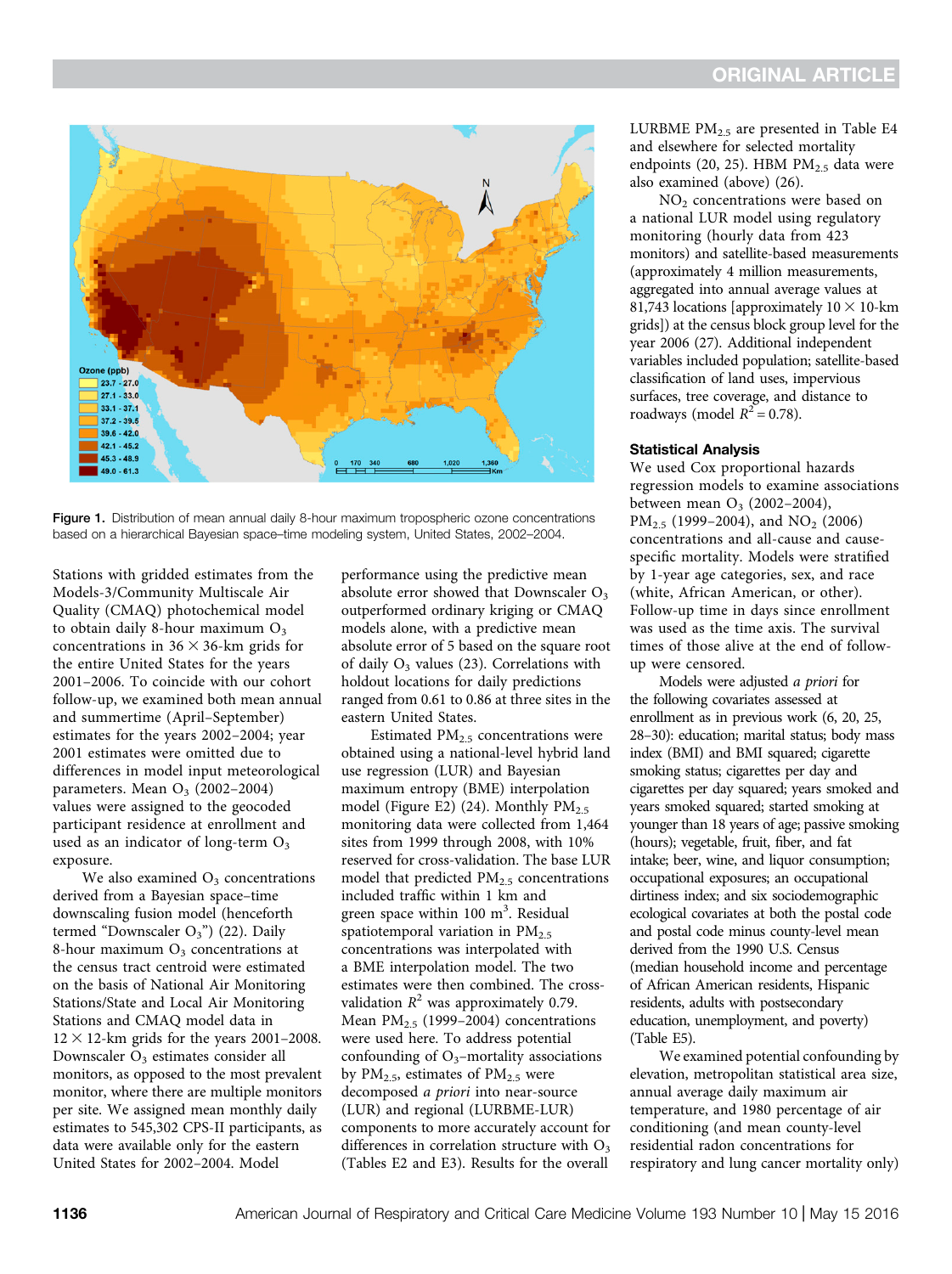(6, 29, 31–34). We also used a proportional hazards model with a random effect for county of residence at enrollment. An interaction term between  $O<sub>3</sub>$  and follow-up time was used to assess the proportional hazards assumption.

Threshold models, defined by setting the  $O<sub>3</sub>$  concentration to 0 below the threshold and the concentration minus the threshold value otherwise, were examined at 1-ppb increments across the entire exposure range. Potential modification of  $O<sub>3</sub>$  associations by age at enrollment, sex, education, BMI, cigarette-smoking status, passive smoking, prior cardiovascular

disease (high blood pressure, heart disease, stroke, or diabetes) or respiratory disease (asthma, emphysema, or chronic bronchitis) at enrollment, and temperature was assessed using multiplicative interaction terms. Two-sided P values based on the likelihood ratio statistic were calculated to assess their significance.

For analyses, we used SAS version 9.2 software (SAS Institute, Cary, NC) and specialized software developed for the random effects survival model (30, 35). Ethical approval for our present analysis was obtained from the Ottawa Hospital Research Ethics Board.

### **Results**

Participants were largely between the ages of 40 and 69 years, female, and had more than a high school education (Table 1). There was little variation in  $O_3$  concentrations by participant characteristics.

Year-round  $O<sub>3</sub>$  concentrations ranged from 26.7 to 59.3 ppb, with a mean (SD) of 38.2 (4.0) ppb (Table E2). For  $PM_{2.5}$  and NO2, average concentrations ranged from 1.4 to 27.9  $\mu$ g/m<sup>3</sup> (mean [SD], 12.6 [2.9]  $\mu$ g/m<sup>3</sup>) and 1.0 to 37.6 ppb (mean [SD], 11.6 [5.1] ppb), respectively. Correlations between year-round  $O_3$  and both

Table 1. Distribution of Selected Participant Characteristics at Enrollment (1982), American Cancer Society Cancer Prevention Study II Cohort, United States (n = 669,046)

| <b>Characteristic</b>                 | $n (%)^*$                       | HBM $O_3$ (ppb) | LURBME PM <sub>2.5</sub> ( $\mu$ g/m <sup>3</sup> ) | LUR $NO2$ (ppb) |
|---------------------------------------|---------------------------------|-----------------|-----------------------------------------------------|-----------------|
| Age, yr                               |                                 |                 |                                                     |                 |
| $<$ 40                                | 29,615 (4.4)                    | 38.0 (3.9)      | 12.8(2.9)                                           | 12.4(5.7)       |
| $40 - 49$                             | 137,618 (20.6)                  | 38.0(3.9)       | 12.5(2.8)                                           | 11.4(5.1)       |
| $50 - 59$                             | 245,195 (36.7)                  | 38.1(3.9)       | 12.6(2.8)                                           | 11.6(5.0)       |
| $60 - 69$                             | 178,062 (26.6)                  | 38.3(4.1)       | 12.5(2.9)                                           | 11.6(5.1)       |
| $70 - 79$                             | 66,527 (9.9)                    | 38.4 (4.2)      | 12.6(2.9)                                           | 11.8(5.0)       |
| $\geq 80$                             | 12,029 (1.8)                    | 38.3 (4.2)      | 12.7(2.9)                                           | 12.2(5.2)       |
| Race                                  |                                 |                 |                                                     |                 |
| White                                 | 632,919 (94.6)                  | 38.2 (3.9)      | 12.5(2.8)                                           | 11.5(5.0)       |
| African American                      | 25,508 (3.8)                    | 38.1(3.3)       | 13.7(2.5)                                           | 13.3(5.2)       |
| Other                                 | 10,619 (1.6)                    | 38.3(5.9)       | 12.9(4.3)                                           | 15.6(6.4)       |
| Sex                                   |                                 |                 |                                                     |                 |
| Male                                  | 292,772 (43.8)                  | 38.2 (4.0)      | 12.5(2.8)                                           | 11.5(5.1)       |
| Female                                | 376,274 (56.2)                  | 38.2(4.0)       | 12.6(2.9)                                           | 11.7(5.1)       |
| Education                             |                                 |                 |                                                     |                 |
| Less than high school                 | 78,391 (11.7)                   | 38.1(3.8)       | 12.8(2.8)                                           | 11.6(5.3)       |
| High school                           | 207,710 (31.1)                  | 38.1(3.7)       | 12.6(2.8)                                           | 11.4(5.1)       |
| High school or above                  | 382,945 (57.2)                  | 38.2(4.1)       | 12.5(2.9)                                           | 11.7(5.0)       |
| BMI, $kg/m2$                          |                                 |                 |                                                     |                 |
| $<$ 18.5                              | 11,904 (1.8)                    | 38.4 (4.0)      | 12.6(2.9)                                           | 11.7(5.0)       |
| 18.5-24.9<br>$25 - 29.9$              | 338,528 (50.6)                  | 38.2 (4.0)      | 12.5(2.9)                                           | 11.6(5.1)       |
| $\geqslant$ 30                        | 242,144 (36.2)<br>76,470 (11.4) | 38.1(3.9)       | 12.6(2.8)                                           | 11.6(5.1)       |
| Marital status                        |                                 | 38.1(3.8)       | 12.8(2.8)                                           | 11.7(5.2)       |
| Single                                | 21,966 (3.3)                    | 37.5(3.8)       | 13.0(2.8)                                           | 13.1(5.5)       |
| Married                               | 564,186 (84.3)                  | 38.2(4.0)       | 12.5(2.8)                                           | 11.5(5.0)       |
| Other                                 | 82,894 (12.4)                   | 38.1(4.0)       | 12.9(2.9)                                           | 12.3(5.3)       |
| Cigarette-smoking status              |                                 |                 |                                                     |                 |
| Never                                 | 299,530 (44.8)                  | 38.4 (4.0)      | 12.6(2.9)                                           | 11.5(5.1)       |
| Current                               | 129,876 (19.4)                  | 38.0(3.8)       | 12.7(2.8)                                           | 11.8(5.1)       |
| Former                                | 172,689 (25.8)                  | 38.0(4.0)       | 12.5(2.9)                                           | 11.7(5.1)       |
| Ever pipe and/or cigar                | 66,951 (10.0)                   | 38.0(3.8)       | 12.5(2.8)                                           | 11.5(5.0)       |
| 1990 ecological covariates, mean (SD) |                                 |                 |                                                     |                 |
| Median household income, \$10,000s    | 3.5(1.3)                        |                 |                                                     |                 |
| African American, %                   | 8.9(15.8)                       |                 |                                                     |                 |
| Hispanic, %                           | 5.9(10.9)                       |                 |                                                     |                 |
| Postsecondary education, %            | 38.6 (13.3)                     |                 |                                                     |                 |
| Unemployment, %                       | 5.6(2.9)                        |                 |                                                     |                 |
| Poverty, %                            | 10.5(7.8)                       |                 |                                                     |                 |

Definition of abbreviations: BMI = body mass index; HBM = hierarchical Bayesian space-time model; LUR = land use regression; LURBME = land use regression Bayesian maximum entropy; O<sub>3</sub> = tropospheric ozone; PM<sub>2.5</sub> = particulate matter with an aerodynamic diameter of up to 2.5  $\mu$ m. \*Except where otherwise indicated.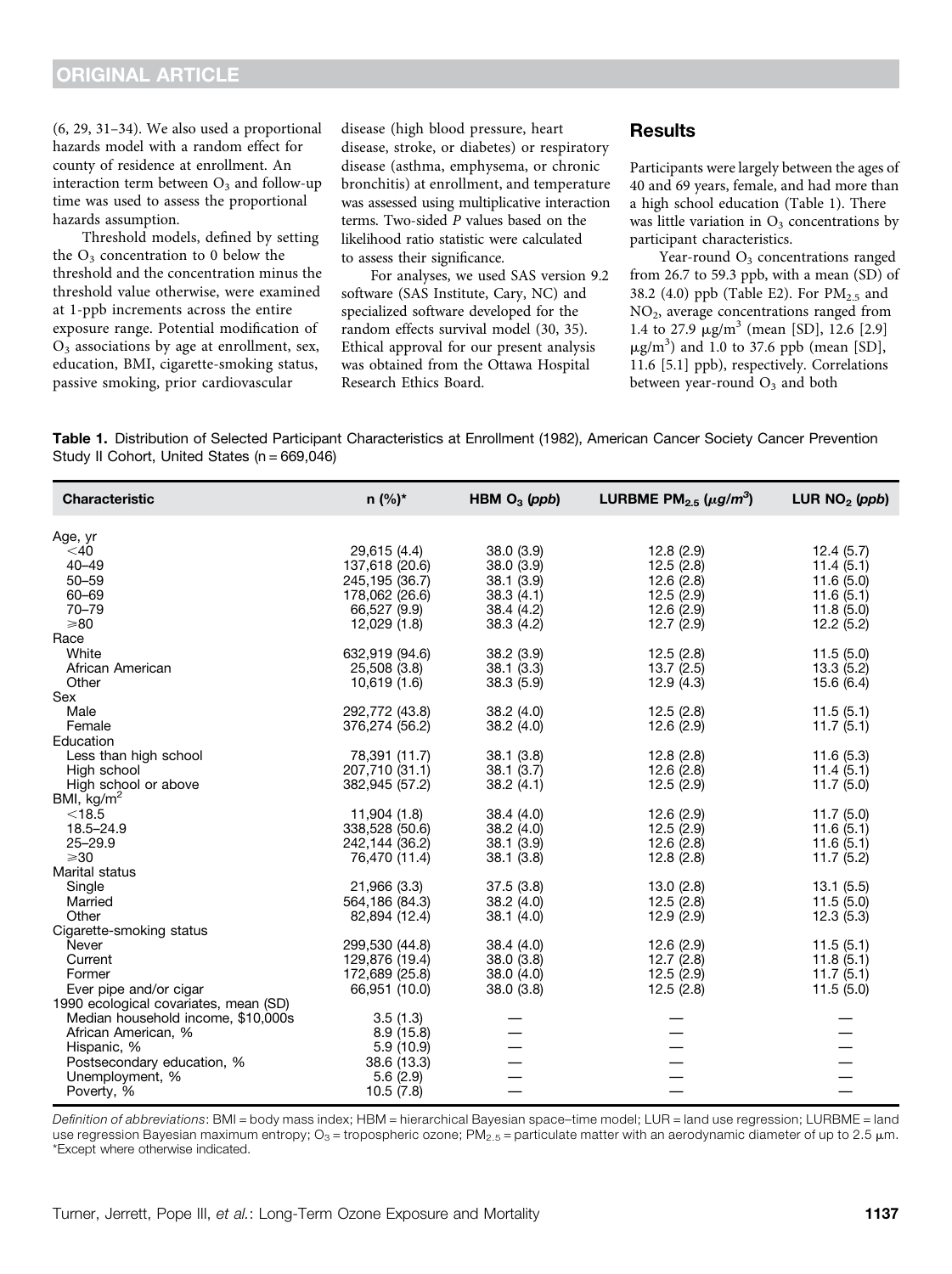near-source and regional  $PM<sub>2.5</sub>$  were weak (Pearson's  $r = -0.13$  and  $+0.23$ , respectively) (Table E3).

In single-pollutant models, significant positive associations were present between year-round  $O_3$  and all-cause (HR per 10 ppb, 1.02; 95% CI, 1.01–1.04), circulatory (HR per 10 ppb, 1.03; 95% CI, 1.02–1.05), and respiratory (HR per 10 ppb, 1.14; 95% CI, 1.10–1.18) mortality (Table E6). Significant positive associations were observed for both regional  $PM<sub>2.5</sub>$ , ranging up to HR per 10  $\mu$ g/m<sup>3</sup> of 1.16 (95% CI, 1.10–1.23) for respiratory mortality, and near-source  $PM<sub>2.5</sub>$ , ranging up to HR per 10  $\mu$ g/m<sup>3</sup> of 1.45 (95% CI, 1.35–1.57) for circulatory mortality. There were significant positive associations between  $NO<sub>2</sub>$  and all-cause (HR per 10 ppb, 1.04; 95% CI, 1.03–1.06) and circulatory (HR per 10 ppb, 1.08; 95% CI, 1.06–1.09) mortality but not respiratory mortality.

In two-pollutant models adjusted for PM2.5, significant positive associations between  $O_3$  and all-cause (HR per 10 ppb, 1.02; 95% CI, 1.01–1.04), circulatory (HR per 10 ppb, 1.03; 95% CI, 1.01–1.05), and respiratory (HR per 10 ppb, 1.12; 95% CI, 1.08–1.16) mortality were observed

(Table E7). Results were unchanged with further adjustment for  $NO<sub>2</sub>$  (Table 2). The strongest  $O_3$  association was noted for diabetes mortality specifically (HR, 1.16; 95% CI, 1.07–1.26), followed by mortality due to dysrhythmias, heart failure, and cardiac arrest; COPD; and pneumonia and influenza. Significant positive mortality associations also remained for both regional and near-source  $PM_{2.5}$  in the multipollutant model. For  $NO<sub>2</sub>$ , the association with circulatory mortality attenuated (HR per 10 ppb, 1.03; 95% CI, 1.01–1.05) and that with all-cause mortality was not apparent.

Results for  $O_3$  strengthened slightly for respiratory mortality with adjustment for percentage with air conditioning (Table E8). Results were slightly attenuated for both for circulatory (HR, 1.03; 95% CI, 1.00–1.05) and respiratory (HR, 1.11; 95% CI, 1.06–1.16) mortality with inclusion of a county-level random effect.

Similar results were observed using summer  $O<sub>3</sub>$  concentrations, except for mortality due to dysrhythmias, heart failure, and cardiac arrest; diabetes; and respiratory causes. The latter results were attenuated (Table E9). Results were similar for  $O_3$  when adjusted for HBM  $PM_{2.5}$ compared with decomposed LURBME  $PM<sub>2.5</sub> concentrations (Table E10). Results$ were slightly stronger using estimated Downscaler  $O_3$  concentrations (HR per 10 ppb, 1.05; 95% CI, 1.03–1.07 [all-cause mortality]; HR per 10 ppb, 1.06; 95% CI, 1.03–1.09 [circulatory mortality]; HR per 10 ppb, 1.14; 95% CI, 1.07–1.21 [respiratory mortality]), due largely to the subsample of included participants (Tables E2, E3, and E11).

The proportional hazards assumption was violated ( $P < 0.05$ ) for associations between  $O_3$  and all-cause, circulatory, cardiovascular, and IHD mortality, with positive associations (except null results for IHD) observed in the middle 1990–1999 and later 2000–2004 time periods only, although the magnitude of the differences was small (Table E12). There was some evidence that a threshold model improved model fit for respiratory mortality at 35 ppb  $(P = 0.002)$  compared with a linear model using year-round but not summertime  $O_3$ (HR per 10 ppb using threshold  $O_3$ indicator at 35 ppb for respiratory mortality, 1.17; 95% CI, 1.11–1.22) (Figures E3 and E4). Results were somewhat

Table 2. All-Cause and Cause-Specific Mortality Hazard Ratios in Relation to Each 10-Unit Increase in Air Pollutant Concentrations, 1982–2004 Follow-up in American Cancer Society Cancer Prevention Study II Cohort, United States (n = 669,046)

|                                                | <b>ICD-9 Codes:</b>                        |                    | Multipollutant Model Data, Fully Adjusted HR* (95% CI) |                                                                        |                                                          |                                         |  |
|------------------------------------------------|--------------------------------------------|--------------------|--------------------------------------------------------|------------------------------------------------------------------------|----------------------------------------------------------|-----------------------------------------|--|
| <b>Cause of Death</b>                          | <b>ICD-10 Codes</b>                        | Deaths $(n)$       | HBM $O_3$                                              |                                                                        | Regional PM <sub>2.5</sub> Near-Source PM <sub>2.5</sub> | LUR $NO2$                               |  |
| All-cause mortality<br>Diseases of the         | All<br>390-459, 250;                       | 237,201<br>105,039 |                                                        | 1.02 (1.01-1.04) 1.04 (1.02-1.06)<br>1.03 (1.01-1.05) 1.07 (1.04-1.10) | 1.26 (1.19–1.34)<br>$1.41(1.29 - 1.54)$                  | 1.01 (1.00–1.03)<br>$1.03(1.01 - 1.05)$ |  |
| circulatory system<br>(plus diabetes) (48)     | I00-I99, E10-E14                           |                    |                                                        |                                                                        |                                                          |                                         |  |
| Cardiovascular                                 | 410-440; I20-I25,<br>I30-I51, I60-I69, I70 | 84,132             |                                                        | $1.03(1.01-1.05)$ $1.07(1.04-1.10)$                                    | $1.35(1.23 - 1.49)$                                      | $1.03(1.01 - 1.06)$                     |  |
| Ischemic heart disease                         | 410-414; I20-I25                           | 45,644             |                                                        | $0.98(0.95-1.00)$ 1.06 (1.02-1.11)                                     | 1.40 (1.23–1.60)                                         | $1.09(1.06 - 1.12)$                     |  |
| Dysrhythmias, heart<br>failure, cardiac arrest | 420-429: I30-I51                           | 18.314             |                                                        | $1.15(1.10-1.20)$ 1.06 (1.00-1.13)                                     | $1.15(0.93 - 1.42)$                                      | $0.99(0.95 - 1.04)$                     |  |
| Cerebrovascular disease                        | 430-438; I60-I69                           | 17,085             |                                                        | $1.03(0.98-1.07)$ $1.13(1.06-1.21)$                                    | $1.50(1.21 - 1.87)$                                      | $0.92(0.88 - 0.97)$                     |  |
| <b>Diabetes</b>                                | 250: E10-E14                               | 4.890              |                                                        | 1.16 (1.07–1.26) 1.01 (0.90–1.15)                                      | $2.02(1.33 - 3.07)$                                      | $1.01(0.92 - 1.10)$                     |  |
| Diseases of the<br>respiratory system          | 460-519; J00-J98                           | 20,484             |                                                        | $1.12(1.08-1.16)$ $1.11(1.05-1.18)$                                    | $1.17(0.96 - 1.42)$                                      | $0.99(0.95 - 1.04)$                     |  |
| Pneumonia and influenza                        | 480-487; J10-J18                           | 6.599              |                                                        | $1.10(1.03 - 1.18)$ 1.24 (1.12-1.37)                                   | $1.01(0.71 - 1.42)$                                      | $1.07(0.99 - 1.15)$                     |  |
| COPD and allied<br>conditions                  | 490-496; J19-J46                           | 9,967              |                                                        | 1.14 (1.08-1.21) 1.06 (0.97-1.15)                                      | $1.24(0.94 - 1.64)$                                      | $0.97(0.91 - 1.04)$                     |  |
| Lung cancer                                    | 162; C33-34                                | 16,432             |                                                        | $0.96(0.91-1.00)$ 1.13 (1.06-1.21)                                     | 1.31 (1.05–1.63)                                         | $0.94(0.90 - 0.99)$                     |  |

Definition of abbreviations: CI = confidence interval; COPD = chronic obstructive pulmonary disease; HBM = hierarchical Bayesian space-time model; HR = hazard ratio; ICD-9 = International Classification of Diseases, Ninth Revision; ICD-10 = International Classification of Diseases, 10th Revision; LUR = land use regression;  $O_3$  = tropospheric ozone; PM<sub>2.5</sub> = particulate matter with an aerodynamic diameter of up to 2.5  $\mu$ m.

\*HRs are derived from multipollutant models including all air pollutants simultaneously. HRs are age, race, and sex stratified and adjusted for education; marital status; body mass index; body mass index squared; cigarette smoking status; cigarettes smoked per day and cigarettes per day squared; years smoked and years smoked squared; age started smoking younger than 18 years; passive smoking; vegetable, fruit, and fiber intake; fat intake; beer, wine, and liquor intake; industrial exposures; an occupational dirtiness index; and 1990 ecological covariates: median household income and percentage of African Americans, Hispanics, postsecondary education, unemployment, and poverty.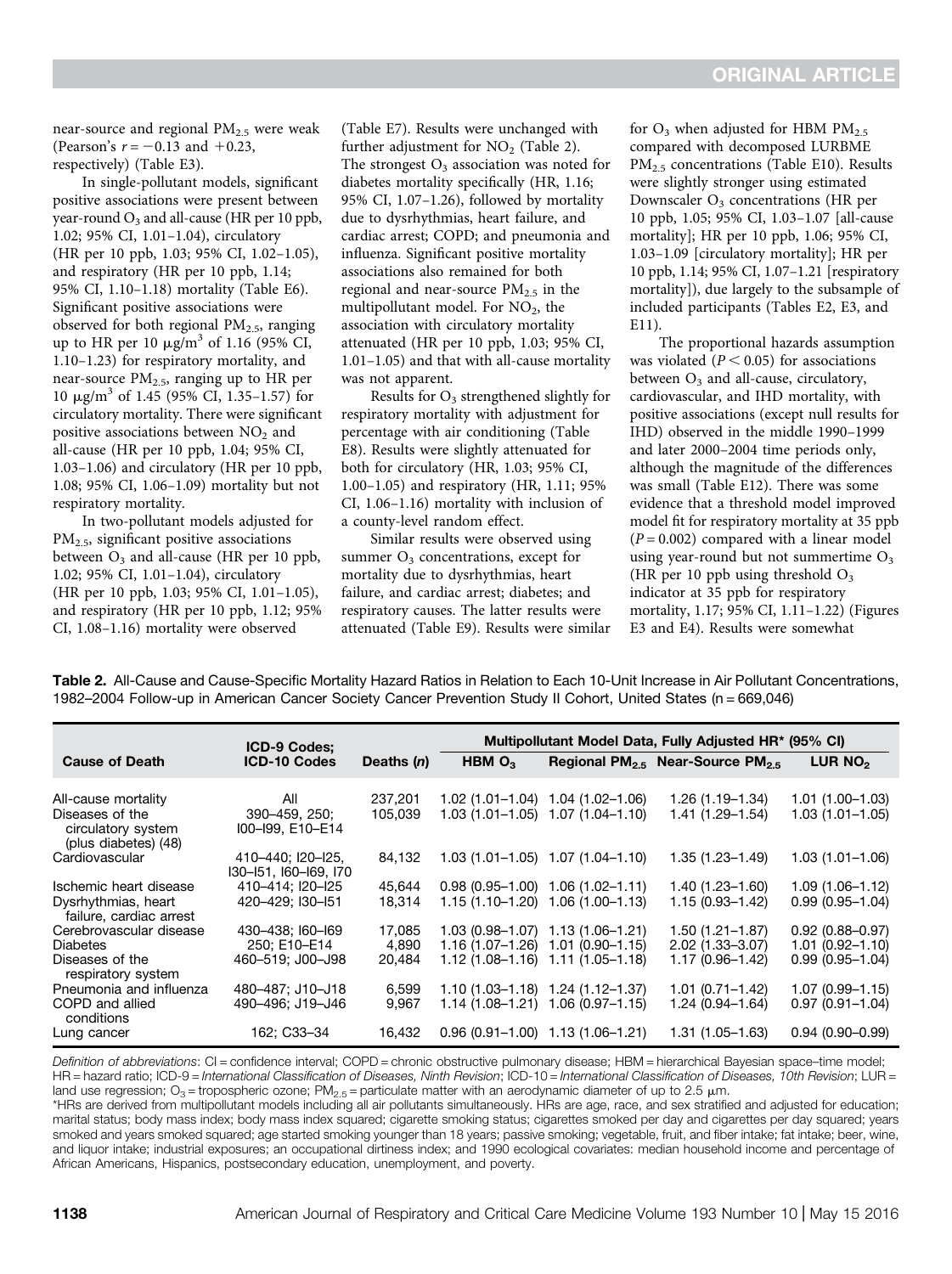suggestive of a threshold for circulatory mortality at 35 ppb  $(P = 0.07)$ .

 $O<sub>3</sub>$  circulatory and respiratory mortality associations varied according to temperature and prior cardiovascular or respiratory disease at enrollment, respectively (Table E13). Positive respiratory associations were also stronger in those younger than 65 years of age at enrollment.

For comparability across pollutants, results according to each fifth percentile–mean increment are presented in Table 3. Results were somewhat stronger with near-source PM<sub>2.5</sub> for both all-cause (HR per 1.6  $\mu$ g/m<sup>3</sup>, 1.04; 95% CI, 1.03–1.05) and circulatory (HR per 1.6  $\mu$ g/m<sup>3</sup>, 1.06; 95% CI, 1.04-1.07) mortality and with  $O_3$  for respiratory mortality (HR per 7.1 ppb, 1.08; 95% CI, 1.05–1.11).

## **Discussion**

We observed significant positive associations between long-term  $O<sub>3</sub>$  and all-cause, circulatory, and respiratory mortality with 2%, 3%, and 12% increases in risk per 10 ppb, respectively, in this large-scale study with 22 years of followup. In a smaller prior study, researchers

first reported long-term  $O_3$ -mortality associations, but only that for respiratory mortality remained with adjustment for  $PM<sub>2.5</sub>$  (6). We hypothesized that with improved exposure models and increased statistical power derived from longer follow-up, robust associations between  $O<sub>3</sub>$  and both respiratory and circulatory mortality would be observed with adjustment for other copollutants. Results supporting our hypothesis were robust after adjustment for  $PM_{2.5}$  and  $NO_2$ .

We used new national-level  $O_3$ exposure estimates extending our earlier work based on measured regional levels of air pollutants. Although there were also differences in the time period (2002–2004 vs. 1977–2000) and season (year-round vs. summertime) of  $O_3$  metrics used in the present study versus the previous study, their correlation was moderately strong  $(r = 0.70)$  (6). Analysis linking the current HBM  $O<sub>3</sub>$  estimate to the previous analytic cohort showed stronger respiratory mortality HRs of 1.16 (95% CI, 1.09–1.24) per 10 ppb and 1.11 (95% CI, 1.06–1.17) per each fifth percentile–mean increment in two-pollutant models adjusted for  $PM_{2.5}$  (6). In comparison,

HRs of 1.04 (95% CI, 1.01–1.07) per 10 ppb and 1.07 (95% CI, 1.02–1.12) per each fifth percentile–mean increment were observed using measured  $O<sub>3</sub>$  data in previous work, indicating larger associations with more refined  $O_3$  estimates (6).

Our findings support previous associations with respiratory mortality in U.S. studies (6, 7). Possible biological mechanisms include oxidative stress and inflammatory pathways as well as adverse neural, epithelial, smooth muscle, and immune system impacts (4). In contrast, no positive association was observed in a large  $(n = 800,000)$  U.K. patient cohort (8). There  $O_3$  was negatively correlated with  $PM_{2.5}$  ( $r = -0.39$ ), and regional patterns in  $O_3$  and mortality may explain the findings observed. There was no positive association with respiratory mortality in the CanCHEC study (10).

We observed a positive association with circulatory mortality that remained after adjustment for  $PM_{2.5}$  and  $NO_2$ . Results from some previous studies were confounded by  $PM_{2.5}$  (6, 7). The researchers in the prior U.K. study reported no positive association with incident myocardial infarction, stroke, arrhythmia, or heart failure (36). Analysis of

Table 3. All-Cause and Cause-Specific Mortality Hazard Ratios in Relation to Each Fifth Percentile–Mean Increment in Air Pollutant Concentrations, 1982–2004 Follow-up in American Cancer Society Cancer Prevention Study II Cohort, United States (n = 669,046)

|                                                               |                                            |              | Multipollutant Model Data, Fully Adjusted HR* (95% CI) |                                                                 |                                                             |                                          |
|---------------------------------------------------------------|--------------------------------------------|--------------|--------------------------------------------------------|-----------------------------------------------------------------|-------------------------------------------------------------|------------------------------------------|
| <b>Cause of Death</b>                                         | <b>ICD-9 Codes:</b><br><b>ICD-10 Codes</b> | Deaths $(n)$ | HBM $O_3$<br>${\rm (per 7.1~ppb)}$                     | Regional PM <sub>2.5</sub><br>(per 4.5 $\mu$ g/m <sup>3</sup> ) | Near-Source $PM_{2.5}$<br>(per 1.6 $\mu$ g/m <sup>3</sup> ) | LUR NO <sub>2</sub><br>$(per 6.5$ $ppb)$ |
| All-cause                                                     | All                                        | 237,201      |                                                        | $1.02(1.01-1.03)$ $1.02(1.01-1.03)$                             | $1.04(1.03 - 1.05)$                                         | $1.01(1.00-1.02)$                        |
| Diseases of the<br>circulatory system<br>(plus diabetes) (48) | 390-459, 250;<br>I00-I99, E10-E14          | 105.039      |                                                        | $1.02$ (1.01-1.03) 1.03 (1.02-1.04)                             | $1.06(1.04 - 1.07)$                                         | $1.02(1.00-1.03)$                        |
| Cardiovascular                                                | 410-440; I20-I25,<br>130-151, 160-169, 170 | 84,132       |                                                        | $1.02$ (1.01-1.03) 1.03 (1.02-1.04)                             | $1.05(1.03 - 1.07)$                                         | $1.02(1.01 - 1.04)$                      |
| Ischemic heart disease                                        | 410-414; I20-I25                           | 45,644       |                                                        | $0.98$ (0.97-1.00) 1.03 (1.01-1.05)                             | $1.06(1.03 - 1.08)$                                         | $1.06(1.04-1.08)$                        |
| Dysrhythmias, heart<br>failure, cardiac arrest                | 420-429: I30-I51                           | 18,314       |                                                        | $1.10(1.07 - 1.14)$ 1.03 (1.00-1.06)                            | $1.02(0.99 - 1.06)$                                         | $1.00(0.97 - 1.03)$                      |
| Cerebrovascular disease                                       | 430-438; I60-I69                           | 17,085       |                                                        | $1.02(0.99 - 1.05)$ $1.06(1.02 - 1.09)$                         | $1.07(1.03 - 1.11)$                                         | $0.95(0.92 - 0.98)$                      |
| <b>Diabetes</b>                                               | 250; E10-E14                               | 4,890        |                                                        | $1.11(1.05 - 1.18)$ $1.01(0.95 - 1.06)$                         | $1.12(1.05 - 1.20)$                                         | $1.01(0.95 - 1.07)$                      |
| Diseases of the<br>respiratory system                         | 460-519; J00-J98                           | 20.484       |                                                        | $1.08(1.05-1.11)$ $1.05(1.02-1.08)$                             | $1.03(0.99 - 1.06)$                                         | $1.00(0.97 - 1.02)$                      |
| Pneumonia and influenza                                       | 480-487; J10-J18                           | 6,599        |                                                        | $1.07(1.02 - 1.12)$ $1.10(1.05 - 1.15)$                         | $1.00(0.95 - 1.06)$                                         | $1.04(0.99 - 1.10)$                      |
| COPD and allied<br>conditions                                 | 490-496; J19-J46                           | 9,967        |                                                        | $1.10(1.05-1.14)$ 1.03 (0.99-1.07)                              | $1.04(0.99 - 1.08)$                                         | $0.98(0.94 - 1.02)$                      |
| Lung cancer                                                   | 162; C33-34                                | 16,432       |                                                        | $0.97(0.94-1.00)$ 1.06 $(1.03-1.09)$                            | $1.04(1.01 - 1.08)$                                         | $0.96(0.93 - 0.99)$                      |

Definition of abbreviations: CI = confidence interval; COPD = chronic obstructive pulmonary disease; HBM = hierarchical Bayesian space-time model; HR = hazard ratio; ICD-9 = International Classification of Diseases, Ninth Revision; ICD-10 = International Classification of Diseases, 10th Revision; LUR = land use regression;  $O_3$  = tropospheric ozone; PM<sub>2.5</sub> = particulate matter with an aerodynamic diameter of up to 2.5  $\mu$ m.

\*HRs are derived from multipollutant models including all air pollutants simultaneously. HRs are age, race, and sex stratified and adjusted for education; marital status; body mass index; body mass index squared; cigarette smoking status; cigarettes smoked per day and cigarettes per day squared; years smoked and years smoked squared; age started smoking younger than 18 years; passive smoking; vegetable, fruit, and fiber intake; fat intake; beer, wine, and liquor intake; industrial exposures; an occupational dirtiness index; and 1990 ecological covariates: median household income and percentage of African Americans, Hispanics, postsecondary education, unemployment, and poverty.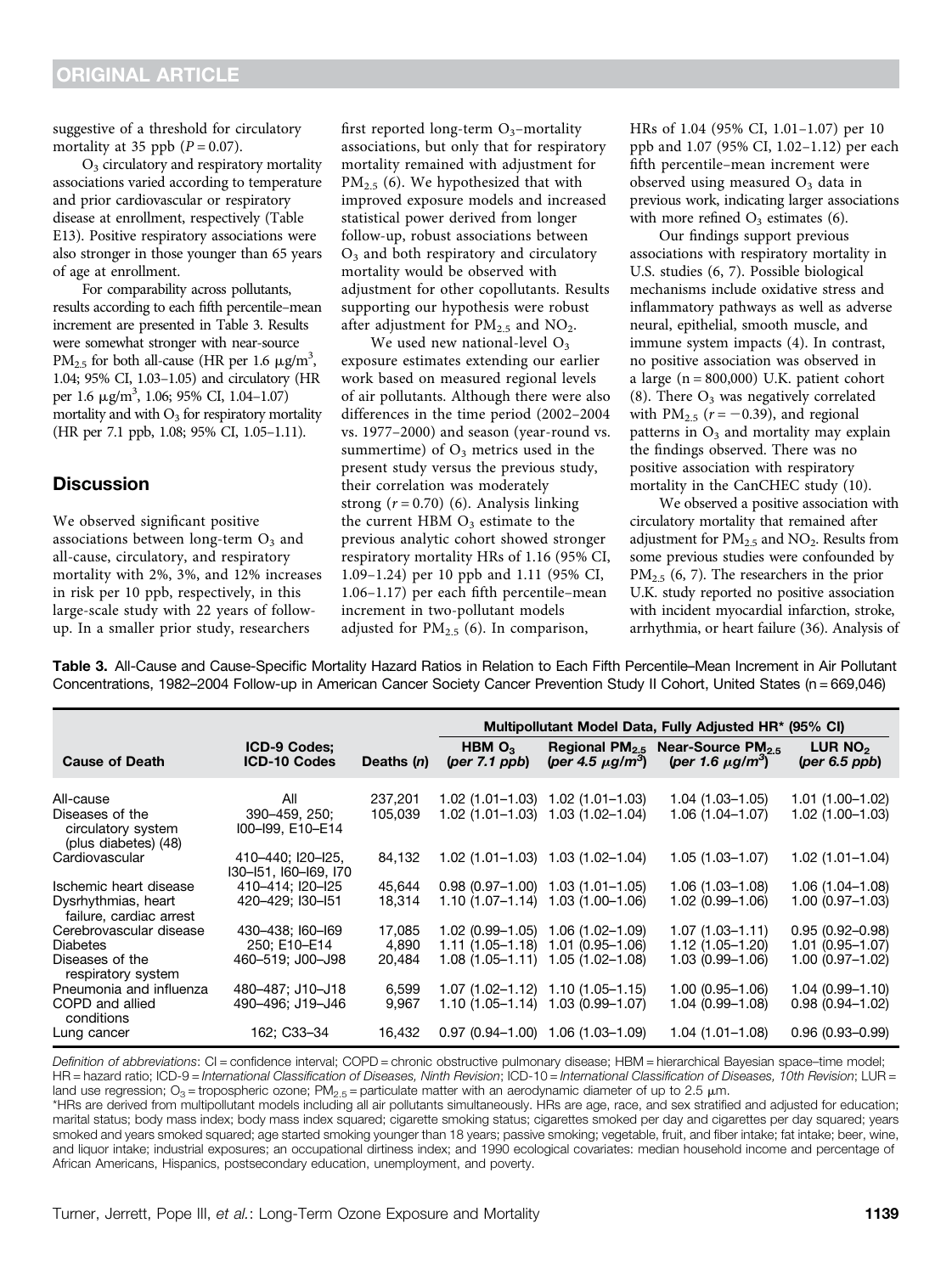California CPS-II participants revealed a positive association with IHD mortality (HR per interquartile range [24.2 ppb], 1.10; 95% CI, 1.02–1.19), which remained after adjusting for  $PM_{2.5}$  and  $NO_2$  (29). Although we observed no association with IHD mortality here, upon restriction to California participants there was a weak positive association (HR per 10 ppb, 1.07; 95% CI, 0.99–1.14). Regional differences in these findings may relate to participant characteristics, death rates, death certificate coding, or air pollution composition. Positive associations with cardiometabolic disease mortality were observed in multipollutant models in the CanCHEC study, with the strongest findings being for diabetes (11% increase per 9.5 ppb) and IHD (6% increase) using a  $21 \times 21$ -km grid surface (10).

Findings for respiratory mortality were stronger among those with no prior respiratory disease at enrollment, suggesting a role for  $O_3$  in the development and exacerbation of disease. In a previous Medicare-based study, researchers reported positive associations between long-term  $O<sub>3</sub>$ and mortality in those previously hospitalized for COPD, as well as in those with diabetes, congestive heart failure, or myocardial infarction (37). Findings were also stronger in younger participants. Little age difference was observed in short-term studies (38).

Stronger associations were observed in areas with lower temperature as well as in the highest temperature category. The relationship between ambient and personal  $O<sub>3</sub>$  exposure is complex, weaker than with particles, and varies with time spent outdoors, indoor infiltration, and season (39). Time spent outdoors and engaged in sports may modify associations for asthma formation (40). Differences in short-term O3 mortality coefficients across 18 U.S. cities were related to differences in total  $O<sub>3</sub>$ (outdoor plus indoor) exposure (41). Mitigation of short-term  $O_3$ -related mortality by air conditioning prevalence was observed at high temperatures in 97 U.S. cities (42). Though results suggest a threshold for respiratory and, to a lesser extent, circulatory mortality at 35 ppb of  $O_3$ compared with that of 56 ppb  $(P = 0.06)$  in previous work (6), it remains unclear if the results represent a biological threshold per se or other such temperature-related, behavioral, or region-related processes. There were no data on time–activity patterns here.

We observed positive mortality associations with estimated LURBME  $PM_{2.5}$ concentrations (30). The LURBME  $PM_{2.5}$ model outperformed other remote sensing, geostatistical, and HBM models in CPS-II (25). Results were somewhat stronger with regional  $PM<sub>2.5</sub>$  for respiratory mortality and near-source  $PM<sub>2.5</sub>$  for circulatory mortality.

Correlations between  $O_3$  and PM<sub>2.5</sub> were weak. Though air pollutants were estimated at different time periods using different methods and geographic units of scale, possibly complicating interpretation of their correlation structure, results for  $O<sub>3</sub>$ were robust in two-pollutant models adjusted for HBM  $PM<sub>2.5</sub>$  and estimated for the same time period and unit of scale. Their correlation was also weak ( $r = 0.04$ ) (Tables E3 and E10). Results for  $O_3$ were similar using Downscaler O<sub>3</sub> concentrations, estimated with a finer spatial resolution  $(12 \times 12 \text{ km})$  (Table E11), compared with HBM  $O_3$ . The correlation between HBM and Downscaler  $O_3$  was strong  $(r = 0.89)$  (Table E3).

We adjusted findings for decomposed LURBME  $PM_{2.5}$  and  $NO_2$  to address potential confounding in areas with low  $O_3$  but high near-source pollution (43). Negative correlations between Downscaler  $O_3$  and both near-source PM<sub>2.5</sub> and NO<sub>2</sub>  $(r = -0.41$  and  $-0.42$ , respectively) were stronger than those for HBM  $O<sub>3</sub>$  $(r = -0.13$  and  $-0.08$ , respectively). Downscaler HRs for all-cause and circulatory mortality also increased to a greater extent in multipollutant models compared with those for HBM  $O<sub>3</sub>$ (Tables E3, E6, and E11).

Positive associations between  $NO<sub>2</sub>$ and circulatory mortality were attenuated with adjustment for  $PM_{2.5}$  and  $O_3$ . The association with all-cause mortality was no longer apparent. Currently, there is suggestive evidence for  $NO<sub>2</sub>$ -associated cardiovascular effects but uncertainty regarding its independent role (5, 44, 45). Results in two European studies revealed small positive associations with nonaccidental mortality that remained in two-pollutant models with  $PM_{2.5}$  (46, 47). There were also small positive mortality associations in multipollutant models with both  $PM_{2.5}$  and  $O_3$  in two North American studies (10, 29). Williams and colleagues (43) noted close linkages between  $NO<sub>2</sub>$  and  $O_3$ . Correlations between  $NO_2$  and HBM  $O_3$  ( $r = -0.08$ ) were weak, possibly due to

different units of scale and broad regional patterns of pollutants.

Limitations of this study include a lack of updated data on residential history, leading to potential misclassification of both air pollution concentrations and sociodemographic ecologic covariates over time, as well as of individual covariate data. There were no data on residential history before enrollment. Accounting for residential mobility, however, had little impact on long-term  $O_3$  or  $PM_{2.5}$  mortality associations in the CanCHEC study but strengthened those for more spatially resolved  $NO<sub>2</sub>$  (10). Though there may be some selection bias due to the exclusion of participants with missing or invalid residence data, excluded participants were similar in terms of baseline sociodemographic factors (approximately 61% between 50 and 69 years of age, approximately 57% female, approximately 47% with more than high school level of education, and approximately 21% current cigarette smokers). Though we lacked historical  $O<sub>3</sub>$  data, there was little difference in respiratory mortality HRs in previous work when researchers examined specific exposure time windows or  $O_3$ exposures matched more closely in time (5). Recent  $O<sub>3</sub>$  concentrations are correlated with past estimates. Correlations between 1998–2000 concentrations and those from 1988–1990 and 1978–1980 were 0.80 and 0.58, respectively (6). Little is known regarding the most relevant exposure time window. Finally, multiple comparisons were performed, and some results may be due to chance.

In summary, findings derived from this large-scale prospective study suggest that long-term ambient  $O<sub>3</sub>$  contributes to risk of respiratory and circulatory mortality. Results were robust after adjustment for  $PM_{2.5}$  and  $NO_2$ . There were also positive mortality associations observed between PM<sub>2.5</sub> (both near source and regional) and NO2 in multipollutant models. Substantial health and environmental benefits may be achieved by implementing further measures aimed at controlling  $O_3$  concentrations.

[Author disclosures](http://www.atsjournals.org/doi/suppl/10.1164/rccm.201508-1617LE/suppl_file/disclosures.pdf)are available with the text of this article at [www.atsjournals.org.](http://www.atsjournals.org)

Acknowledgment: The authors acknowledge Yuanli Shi for programming assistance, Marc Serre and Seung-Jae Lee for the development of the LURBME PM<sub>2.5</sub> surface, and Kaz Ito for providing metropolitan statistical area–level  $O_3$  data used by Jerrett and colleagues (6).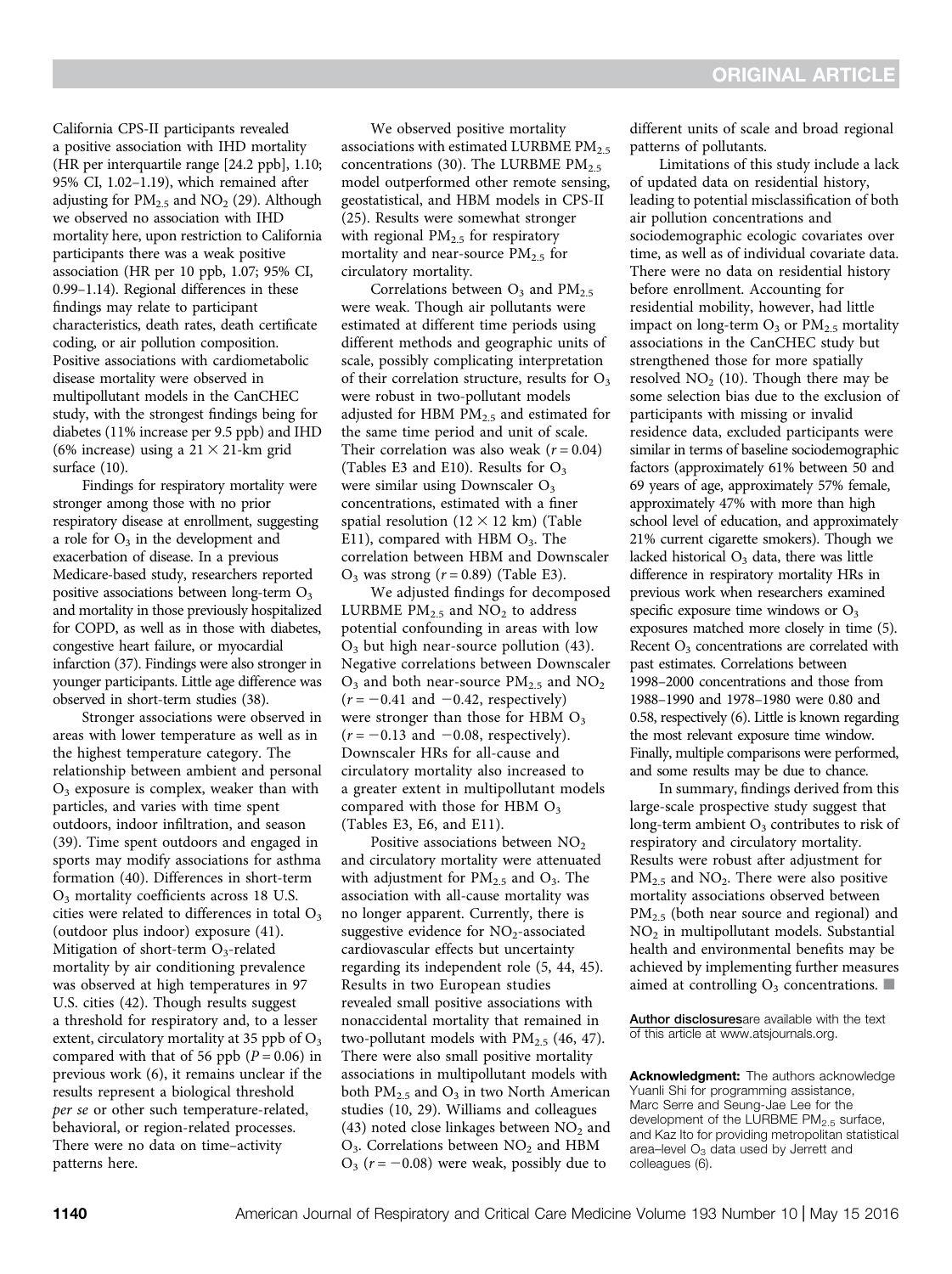#### References

- 1. Berman JD, Fann N, Hollingsworth JW, Pinkerton KE, Rom WN, Szema AM, Breysse PN, White RH, Curriero FC. Health benefits from largescale ozone reduction in the United States. Environ Health Perspect 2012;120:1404–1410.
- 2. Ensor KB, Raun LH, Persse D. A case-crossover analysis of out-ofhospital cardiac arrest and air pollution. Circulation 2013;127: 1192–1199.
- 3. Mustafic H, Jabre P, Caussin C, Murad MH, Escolano S, Tafflet M, Périer MC, Marijon E, Vernerey D, Empana JP, et al. Main air pollutants and myocardial infarction: a systematic review and meta-analysis. JAMA 2012;307:713–721.
- 4. U.S. Environmental Protection Agency. 2013 Final report: integrated science assessment of ozone and related photochemical oxidants (EPA/600/R-10/076F). Washington, DC: U.S. Environmental Protection Agency; 2013.
- 5. World Health Organization. Review of evidence on health aspects of air pollution – REVIHAPP Project. Copenhagen: World Health Organization; 2013.
- 6. Jerrett M, Burnett RT, Pope CA III, Ito K, Thurston G, Krewski D, Shi Y, Calle E, Thun M. Long-term ozone exposure and mortality. N Engl J Med 2009;360:1085–1095.
- 7. Lipsett MJ, Ostro BD, Reynolds P, Goldberg D, Hertz A, Jerrett M, Smith DF, Garcia C, Chang ET, Bernstein L. Long-term exposure to air pollution and cardiorespiratory disease in the California Teachers Study cohort. Am J Respir Crit Care Med 2011;184:828–835.
- 8. Carey IM, Atkinson RW, Kent AJ, van Staa T, Cook DG, Anderson HR. Mortality associations with long-term exposure to outdoor air pollution in a national English cohort. Am J Respir Crit Care Med 2013;187: 1226–1233.
- 9. Hao Y, Balluz L, Strosnider H, Wen XJ, Li C, Qualters JR. Ozone, fine particulate matter, and chronic lower respiratory disease mortality in the United States. Am J Respir Crit Care Med 2015;192:337–341.
- 10. Crouse DL, Peters PA, Hystad P, Brook JR, van Donkelaar A, Martin RV, Villeneuve PJ, Jerrett M, Goldberg MS, Pope CA III, et al. Ambient  $PM<sub>2.5</sub>$ , O<sub>3</sub>, and  $NO<sub>2</sub>$  exposures and associations with mortality over 16 years of follow-up in the Canadian Census Health and Environment Cohort (CanCHEC). Environ Health Perspect 2015; 123:1180–1186.
- 11. Brauer M, Amann M, Burnett RT, Cohen A, Dentener F, Ezzati M, Henderson SB, Krzyzanowski M, Martin RV, Van Dingenen R, et al. Exposure assessment for estimation of the global burden of disease attributable to outdoor air pollution. Environ Sci Technol 2012;46: 652–660.
- 12. Parrish DD, Law KS, Staehelin J, Derwent R, Cooper OR, Tanimoto H, Volz-Thomas A, Gilge S, Scheel HE, Steinbacher M, et al. Longterm changes in lower tropospheric baseline ozone concentrations at northern mid-latitudes. Atmos Chem Phys 2012;12: 11485–11504.
- 13. Field CB, Barros VR, Dokken DJ, Mach KJ, Mastrandrea MD, Bilir TE, Chatterjee M, Ebi KL, Estrada YO, Genova RC, et al., editors; Intergovernmental Panel on Climate Change (IPCC). Climate change 2014: impacts, adaptation, and vulnerability. Part A: global and sectoral aspects. Contribution of Working Group II to the Fifth Assessment Report of the Intergovernmental Panel on Climate Change. New York: Cambridge University Press; 2014.
- 14. Forouzanfar MH, Alexander L, Anderson HR, Bachman VF, Biryukov S, Brauer M, Burnett R, Casey D, Coates MM, Cohen A, et al.; GBD 2013 Risk Factors Collaborators. Global, regional, and national comparative risk assessment of 79 behavioural, environmental and occupational, and metabolic risks or clusters of risks in 188 countries, 1990–2013: a systematic analysis for the Global Burden of Disease Study 2013. Lancet 2015;386: 2287–2323.
- 15. Turner M, Jerrett M, Krewski D, Gapstur S, Diver R, Beckerman B, Pope A. Long-term ozone and mortality in a large-scale prospective study [abstract 1679]. In: Abstracts of the 2014 Conference of the International Society of Environmental Epidemiology (ISEE). Research Triangle Park, NC: Environmental Health Perspectives; 2014.
- 16. American Cancer Society. Cancer Prevention Study II (CPS II). Atlanta, GA: American Cancer Society [accessed 2015 Dec 31]. Available from: [http://www.cancer.org/research/researchtopreventcancer/](http://www.cancer.org/research/researchtopreventcancer/currentcancerpreventionstudies/cancer-prevention-study) [currentcancerpreventionstudies/cancer-prevention-study](http://www.cancer.org/research/researchtopreventcancer/currentcancerpreventionstudies/cancer-prevention-study)
- 17. Calle EE, Terrell DD. Utility of the National Death Index for ascertainment of mortality among cancer prevention study II participants. Am J Epidemiol 1993;137:235–241.
- 18. World Health Organization. International Classification of Diseases: manual of the international statistical classification of diseases, injuries, and causes of death. Geneva, Switzerland: World Health Organization; 1977.
- 19. World Health Organization. ICD-10: International Statistical Classification of Diseases and Related Health Problems. Geneva, Switzerland: World Health Organization; 1992.
- 20. Pope CA III, Turner MC, Burnett RT, Jerrett M, Gapstur SM, Diver WR, Krewski D, Brook RD. Relationships between fine particulate air pollution, cardiometabolic disorders, and cardiovascular mortality. Circ Res 2015;116:108–115.
- 21. U.S. Environmental Protection Agency. Air quality data for the CDC National Environmental Public Health Tracking Network [accessed 2011 Oct 13]. Available from: [http://www.epa.gov/heasd/research/](http://www.epa.gov/heasd/research/cdc.html) [cdc.html.](http://www.epa.gov/heasd/research/cdc.html)
- 22. U.S. Environmental Protection Agency. Fused air quality surfaces using downscaling tool for predicting daily air pollution [accessed 2014 Apr 2]. Available from: [http://www.epa.gov/air-research/fused-air](http://www.epa.gov/air-research/fused-air-quality-surfaces-using-downscaling-tool-predicting-daily-air-pollution)[quality-surfaces-using-downscaling-tool-predicting-daily-air-pollution](http://www.epa.gov/air-research/fused-air-quality-surfaces-using-downscaling-tool-predicting-daily-air-pollution)
- 23. Berrocal VJ, Gelfand AE, Holland DM. Space-time data fusion under error in computer model output: an application to modeling air quality. Biometrics 2012;68:837–848.
- 24. Beckerman BS, Jerrett M, Serre M, Martin RV, Lee SJ, van Donkelaar A, Ross Z, Su J, Burnett RT. A hybrid approach to estimating national scale spatiotemporal variability of  $PM<sub>2.5</sub>$  in the contiguous United States. Environ Sci Technol 2013;47:7233–7241.
- 25. Jerrett M, Turner M, Beckerman BS, Pope A, Martin RV, Serre M, Gapstur SM, Krewski D, Diver R, Thurston G, et al. Comparing remote sensing, atmospheric chemistry, and ground-based estimates of fine particulate matter on survival [abstract 5878]. In: Abstracts of the 2013 Conference of the International Society of Environmental Epidemiology (ISEE), the International Society of Exposure Science (ISES), and the International Society of Indoor Air Quality and Climate (ISIAQ). Research Triangle Park, NC: Environmental Health Perspectives; 2013.
- 26. McMillan NJ, Holland DM, Morara M, Feng J. Combining numerical model output and particulate data using Bayesian space-time modeling. Environmetrics 2010;21:48–65.
- 27. Novotny EV, Bechle MJ, Millet DB, Marshall JD. National satellitebased land-use regression:  $NO<sub>2</sub>$  in the United States. Environ Sci Technol 2011;45:4407–4414.
- 28. U.S. Department of Commerce, Bureau of the Census. Census of population and housing, 1990 (United States): summary tape file 3B (ICPSR 6116) [accessed 2015 Dec 31]. Available from: [http://www.](http://www.icpsr.umich.edu/icpsrweb/RCMD/studies/6116) [icpsr.umich.edu/icpsrweb/RCMD/studies/6116](http://www.icpsr.umich.edu/icpsrweb/RCMD/studies/6116)
- 29. Jerrett M, Burnett RT, Beckerman BS, Turner MC, Krewski D, Thurston G, Martin RV, van Donkelaar A, Hughes E, Shi Y, et al. Spatial analysis of air pollution and mortality in California. Am J Respir Crit Care Med 2013;188:593–599.
- 30. Krewski D, Jerrett M, Burnett RT, Ma R, Hughes E, Shi Y, Turner MC, Pope CA III, Thurston G, Calle EE, et al. Extended follow-up and spatial analysis of the American Cancer Society study linking particulate air pollution and mortality. Res Rep Health Eff Inst 2009; 140:5–114, discussion 115–136.
- 31. U.S. Geological Survey, EROS Data Center. National elevation dataset [accessed 2015 Dec 31]. Available from: [http://egsc.usgs.](http://egsc.usgs.gov/isb//pubs/factsheets/fs14899.html) [gov/isb//pubs/factsheets/fs14899.html.](http://egsc.usgs.gov/isb//pubs/factsheets/fs14899.html)
- 32. Centers for Disease Control and Prevention. North America Land Data Assimilation System (NLDAS) daily air temperatures and heat index (1979–2011) [accessed 2015 Dec 31]. Available from: [http://wonder.](http://wonder.cdc.gov/NASA-NLDAS.html) [cdc.gov/NASA-NLDAS.html](http://wonder.cdc.gov/NASA-NLDAS.html)
- 33. U.S. Department of Commerce, Bureau of the Census. Census of population and housing, 1980 (United States): summary tape file 3B (ICPSR 8318) [accessed 2015 Dec 31]. Available from: [http://www.](http://www.icpsr.umich.edu/icpsrweb/RCMD/studies/8318) [icpsr.umich.edu/icpsrweb/RCMD/studies/8318](http://www.icpsr.umich.edu/icpsrweb/RCMD/studies/8318)